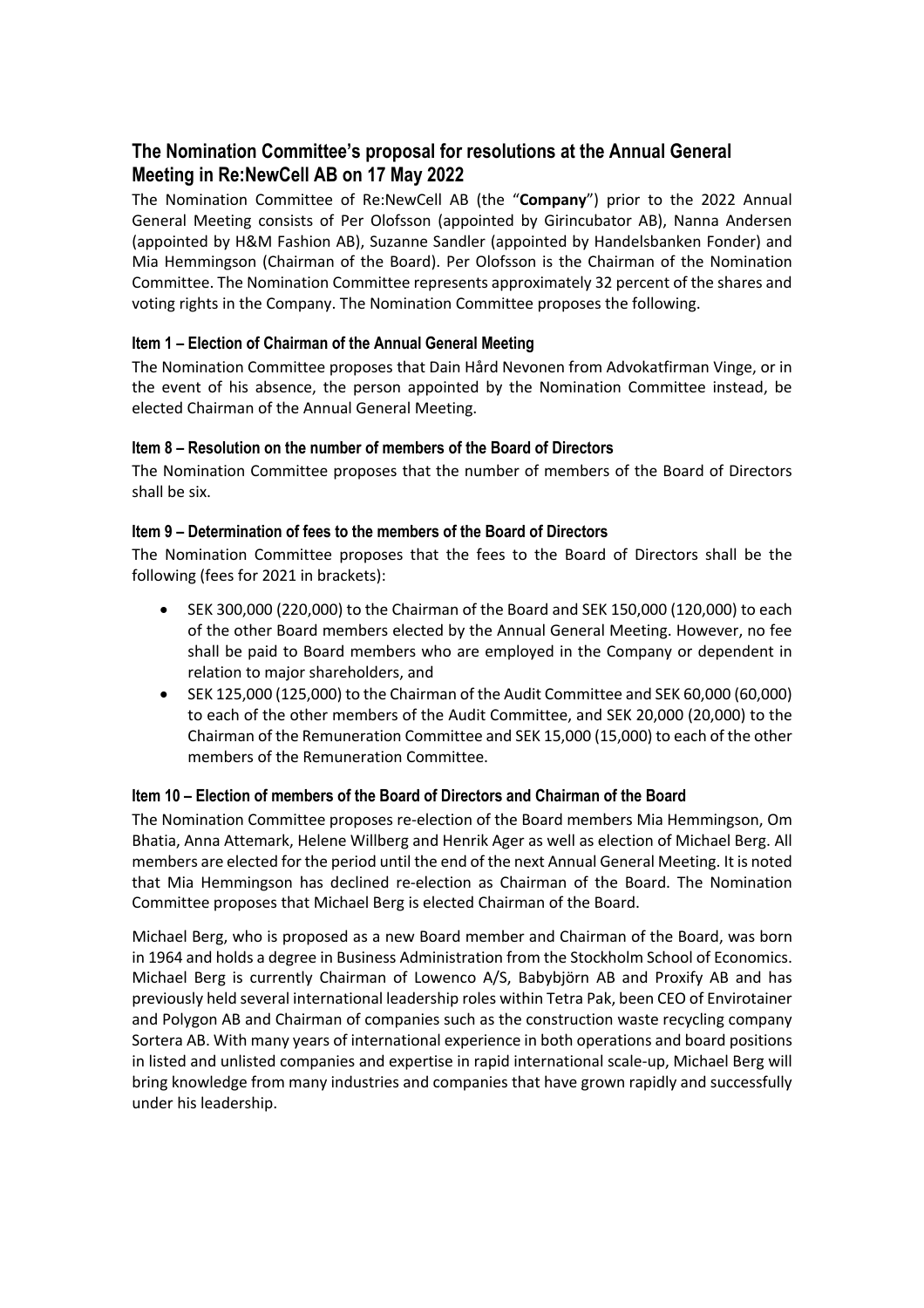#### **Item 11 – Resolution on the number of auditors and deputy auditors**

The Nomination Committee proposes that one registered accounting firm be appointed as auditor, without deputy auditors.

#### **Item 12 – Determination of fees to the auditor**

The Nomination Committee proposes that the auditor's fees be paid as per approved invoice.

## **Item 13 – Election of auditor**

The Nomination Committee proposes, in accordance with the recommendation of the Audit Committee, re-election of the registered accounting firm Mazars AB as the Company's auditor for the period until the end of the next Annual General Meeting. Mazars AB has informed that the Authorized Public Accountant Michael Olsson will be appointed auditor in charge, should Mazars AB be elected as auditor.

## **Item 15 – Resolution on principles for appointment of a Nomination Committee**

The Nomination Committee proposes that the Annual General Meeting resolves on the principles for appointment of a Nomination Committee for the Annual General Meeting 2023 as set out below.

The Nomination Committee shall comprise the Chairman of the Board together with one member appointed by each of the three largest shareholders, based on ownership in the Company as of the expiry of the third quarter of the financial year. Should any of the three largest shareholders renounce its right to appoint a memberto the Nomination Committee, such right shall transfer to the shareholder who then in turn, after these three, is the largest shareholder in the Company. The Chairman of the Board of Directors shall convene the Nomination Committee. The member appointed by the largest shareholder shall be appointed Chairman of the Nomination Committee, unless the Nomination Committee unanimously appoints someone else.

Should a shareholder having appointed a member to the Nomination Committee no longer be among the three largest shareholders at a point in time falling three months before the Annual General Meeting at the latest, the member appointed by such shareholder shall resign and the shareholder who is then among the three largest shareholders shall have the right to appoint one member to the Nomination Committee. Unless there are specific reasons otherwise, the already established composition of the Nomination Committee shall, however, remain unchanged in case such change in the ownership is only marginal or occurs during the threemonth period prior to the Annual General Meeting. Should a member resign from the Nomination Committee before his or her work is completed, the shareholder who has appointed such member shall appoint a new member, unless that shareholder is no longer one of the three largest shareholders, in which case the largest shareholder in turn shall appoint the substitute member. A shareholder who has appointed a member to the Nomination Committee shall have the right to discharge such member and appoint a new member.

Changes to the composition of the Nomination Committee shall be announced immediately. The term of the office for the Nomination Committee ends when the next Nomination Committee has been appointed. The Nomination Committee shall carry out its duties as set out in the Swedish Code of Corporate Governance.